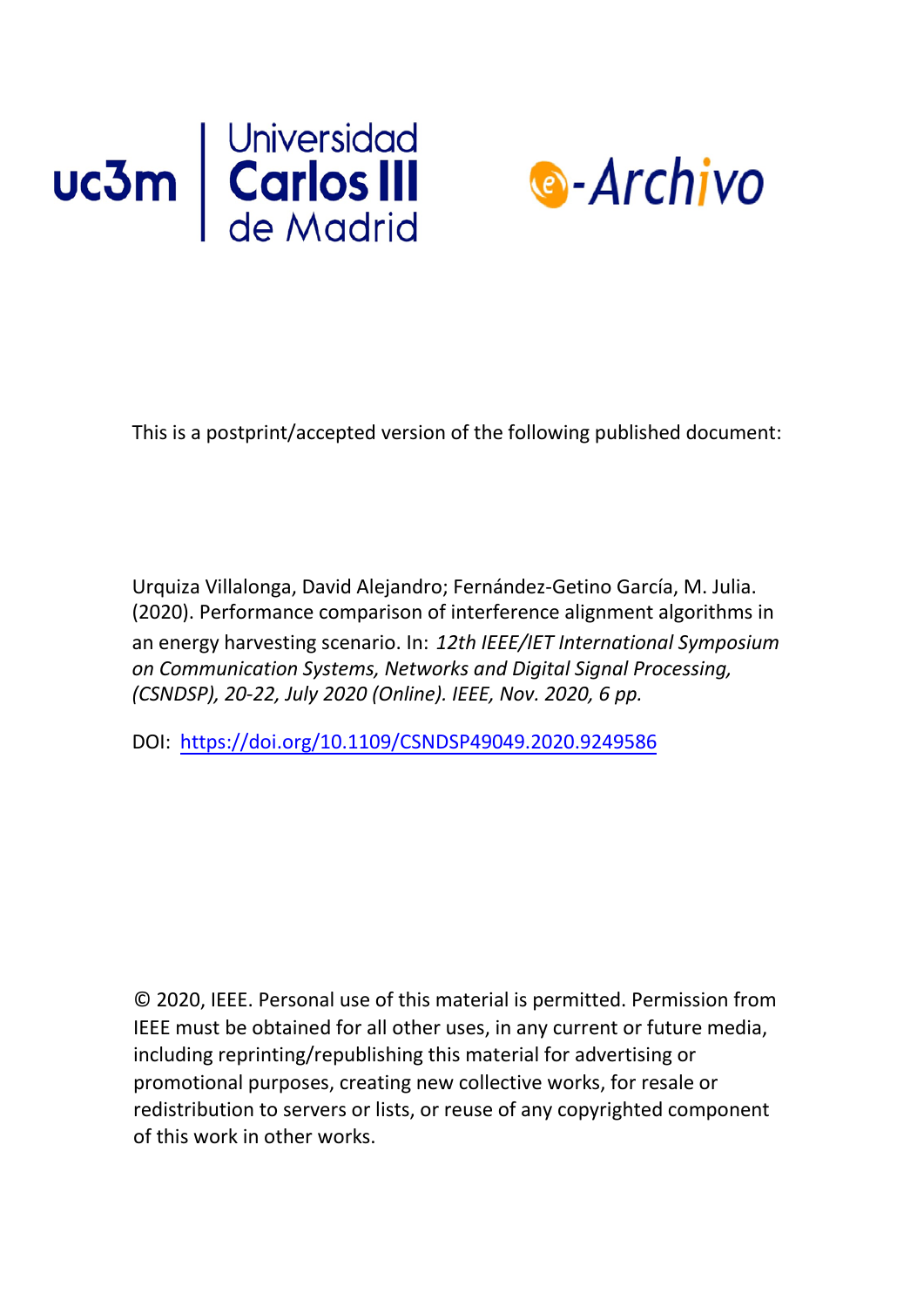# Performance comparison of interference alignment algorithms in an energy harvesting scenario

David Alejandro Urquiza Villalonga

*Department of Signal Theory and Communications, Carlos III University of Madrid* 28911, Leganés, Madrid, Spain, daurquiza@tsc.uc3m.es

*Abstract*—Energy-efficient interference alignment (IA) algorithms that simultaneously satisfy continuous coverage and green communications requirements are an open problem in 5G cellular networks. IA is one of the most promising techniques to eliminate interference. However, a recent assumption in green communications is to utilize interference signals as an energy supply for electronic devices. In this scenario, simultaneous wireless information and power transfer (SWIPT) schemes are a common technique to harvest energy from wireless signals. This paper addresses a performance comparison of different IA algorithms to guarantee the best trade-off between sum-rate and the amount of harvested energy, with an in-depth analysis.

*Index Terms*—Interference alignment, Simultaneous Wireless Information and Power Transfer, Energy Harvesting, Green Communications.

#### I. INTRODUCTION

INTERFERENCE management is one of the major challenges in actual cellular networks due to the dense de-NTERFERENCE management is one of the major chalployment of small cells. Several traditional methods have been implemented to cancel interference such as Frequencydivision multiple access (FDMA), Time-division multiple access (TDMA), treating the weak interference as noise, etc [1]. However, avoiding interference by orthogonalizing the channel access (TDMA, FDMA) does not optimally exploit the degrees of freedom (DoFs) of the communication system because each user only accesses to a fraction of all dimension (time/frequency). In this scenario, Interference Alignment (IA) has emerged as a promising solution with optimal DoFs performance. This means that it can reach the capacity of interference networks at a very high signal-to-noise ratio (SNR) [2], [3].

The main idea of IA is to cooperatively design the precoding and decoding matrices of all network users such that interference signals are constrained into certain subspaces orthogonal to the decoding matrix at the unintended receiver. Therefore, leaving some receiver dimensions free of interference for the desired signal. Interference could be aligned in different dimensions (time, frequency or spatial). However, spatial IA

M. Julia Fernández-Getino García

*Department of Signal Theory and Communications, Carlos III University of Madrid* 28911, Leganés, Madrid, Spain, mjulia@tsc.uc3m.es

is the most widely used method taking advantage of multiple antennas in multiple-input multiple-output (MIMO) systems. IA has been applied in several networks provided its great performance, e.g, *K*-users MIMO interference networks, MIMO orthogonal frequency division multiplexing (MIMO-OFDM) channels, heterogeneous cellular networks and Cognitive Radio networks [4].

Nevertheless, there are several challenges for applying IA in practical systems. The closed-form solution of IA is an open problem for networks with more than three users. Therefore, iterative algorithms are developed to obtain IA solutions [5]– [7]. In addition, the global channel state information (CSI) should be available at each node. So, different algorithms have been designed to reduce the overhead of CSI feedback. In [5] an algorithm to minimize interference leakage (MIN-IL) and another to maximize signal to interference and noise ratio (MAX-SINR) are developed to work with only local knowledge of CSI. In [6] two robust methods based on mean squared error (MSE) namely SUM-MSE and MIN-MAX-MSE, are designed to achieve a high performance considering error in the CSI estimation. SUM-MSE minimizes the total MSE of the network under individual transmit power constraints while MIN-MAX-MSE minimizes the maximum MSE of each user. Blind IA (BIA) algorithms without any knowledge of CSI are developed in [8]–[10]. On the other hand, the complexity and convergence rate of the IA algorithms are other issues that limit their use in practical scenarios. To overcome this problem, an adaptation of MIN-IL based on the Gauss-Newton method (GN-IL), is proposed in [7] to increase the convergence rate. Performance degradation at low and moderate SNRs is another challenge in practical IA networks. In [11] a deep analysis of this problem is conducted and an Opportunistic Interference Alignment (OIA) scheme based on antenna switching is proposed.

Although IA algorithms have been designed to cancel interference, a recent assumption in green communications is to utilize these interference signals as an energy supply for self-sufficient wireless nodes [4]. Therefore, completely eliminating interference, instead of re-utilizing it to power electronic devices, is considered a great waste of energy. In this scenario, simultaneous wireless information and power transfer (SWIPT) schemes are a common technique to harvest

This work has received funding from the European Union (EU) Horizon 2020 research and innovation programme under the Marie Skłodowska-Curie ETN TeamUp5G, grant agreement No. 813391. Also, this work has been supported in part by the Spanish National Project TERESA-ADA, funded by (MINECO/AEI/FEDER, UE) under grant TEC2017-90093-C3-2-R.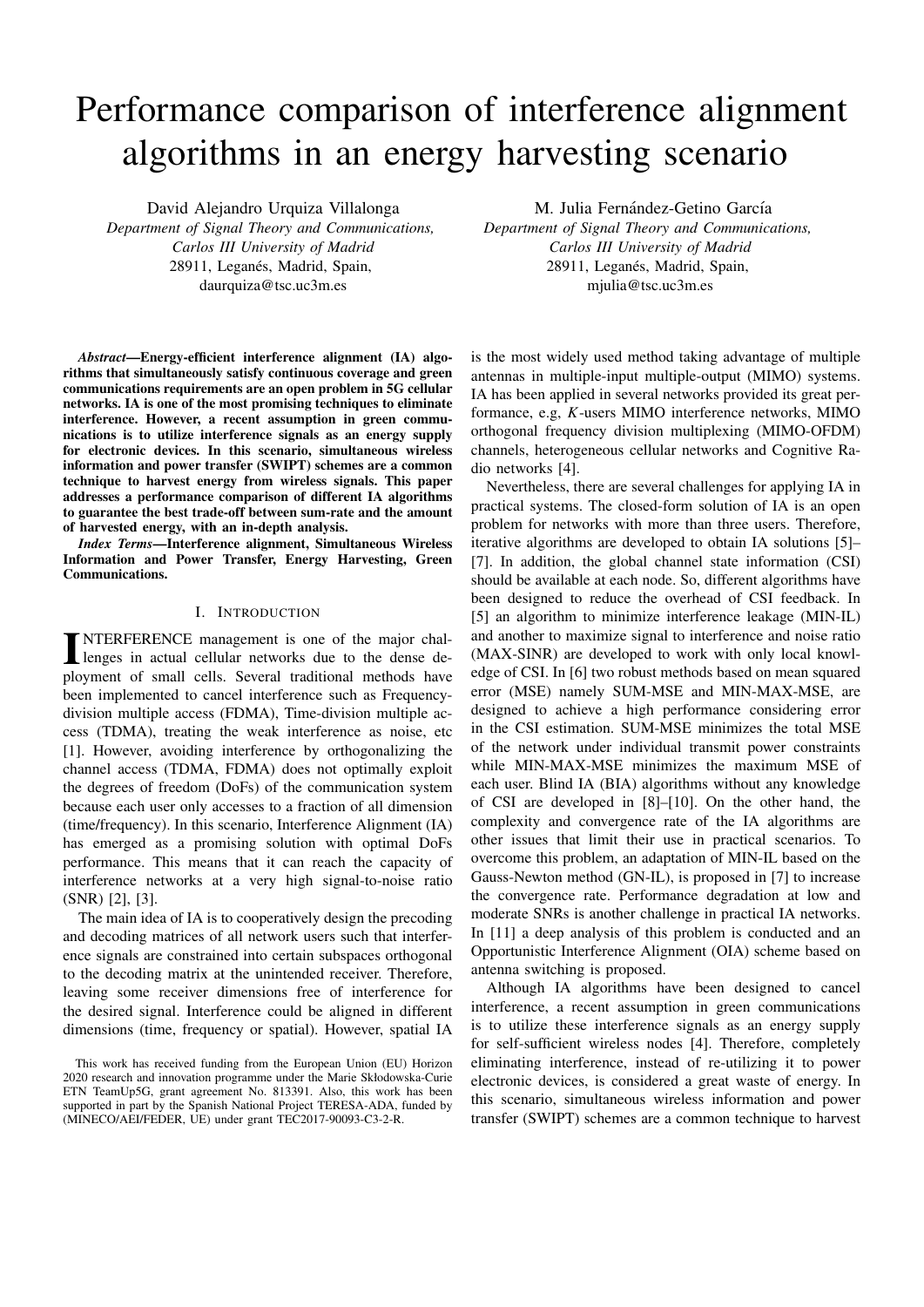energy from wireless signals, based on the principle that RF signals carry information and energy simultaneously [12], [13]. The main idea of SWIPT-IA systems is to divide the received signal to fed two different terminals: information decoder (ID) and energy harvester (EH). In the ID terminal interference is completely eliminated by IA decoding matrix while in EH terminal all received signal comprised by interference plus desired information is converted to electrical energy.

There are two classical receiver architectures for SWIPT to divide the received signal, i.e., time-switching (TS) and powersplitting (PS). When TS mode is adopted, a time switcher commute periodically the received signal into the two terminals. On the other hand, PS mode divides the received signal into two power streams for ID and EH simultaneously. PS is more suitable to be utilized in practical systems because it achieves the best trade-off between transmission rate and harvested energy and does not require accurate time synchronization [14].

The major challenge is how to balance ID and EH performance. Several solutions have been proposed to jointly optimize wireless energy harvesting (WEH) and IA based on user selection scheme [15] [16] [4], power allocation policies (PA) [17], angle switching (AS) schemes [18], power splitting optimization (PSO) algorithms [4], etc. PSO algorithms are addressed to find the optimum value of the portion of signal power that is split into the ID terminal, given by parameter  $\rho$ , to jointly maximize the sum-rate and harvested power.

In this paper, we study a *K*-user MIMO IA network with WEH capabilities based on a PS architecture incorporated at each receiver. We address a performance comparison of different IA algorithms (MIN-IL, GN-IL, MAX-SINR, and SUM-MSE), not available in the literature yet, in order to evaluate the join interference suppression and harvested power capacity of the IA-WEH networks. A deep analysis is conducted to evaluate the sum-rate, amount of harvested power and interference leakage of the IA algorithms over different values of SNR and  $\rho$ . The rate-energy trade-off is considered and we derive the general equations to compute sum-rate and harvested power considering different data streams. Numerical results illustrate the great interference suppression performance of the IA algorithms. On the other hand, simulations in practical scenarios show harvested power values that guarantee selfsustainable operations for low power consumption wireless nodes.

This paper is organized as follows. The system model and feasibility conditions of IA algorithms are presented in Section II. In Section III, a brief description of different IA algorithms (MIN-IL, GN-IL, MAX-SINR, and SUM-MSE) is conducted. Expressions of performance metrics for computing sum-rate and harvested power are derived in Section IV. Simulations results are illustrated in Section V to validate IA algorithms performance. Finally, Section VI concludes the paper.

*Notation:* boldface lower-case letters are used for vectors, while boldface upper-case letters are used for matrices.  $Tr(A)$ , rank(A),  $A^T$ ,  $A^H$  and  $A^{\dagger}$ , represent the trace, rank, transpose, Hermitian transpose and the Moore-Penrose pseudoinverse of matrix  $A$ , respectively. vect $(A)$  denotes the vector obtained by stacking the columns of A below one another,  $\|\mathbf{a}\|$  denotes the Euclidean norm of **a** and  $||A||_F$  is the Frobenious norm of **A.**  $a_{*l}$  represents the *l*th column vector of matrix **A.**  $\mathbb{C}^{M \times N}$ is the space of complex  $M \times N$  matrices.  $CN(\mu, \sigma^2)$  is the complex Gaussian distribution with mean u and variance  $\sigma^2$ complex Gaussian distribution with mean  $\mu$  and variance  $\sigma^2$ .<br>  $\mathbb{E}(\cdot)$  stands for expectation **I**<sub>L</sub> represents the  $d \times d$  identity  $\mathbb{E}(\cdot)$  stands for expectation.  $I_d$  represents the  $d \times d$  identity matrix.

#### II. SYSTEM MODEL

We consider a *K*-user MIMO interference channel, where each *k*th transmitter, equipped with  $M^{[k]}$  antennas, is intended to transmit  $d^{[k]}$  data streams to its corresponding receiver, equipped with  $N^{[k]}$  antennas. However, the transmission of the *k*th transmitter-receiver pair causes interference to the other *K* − 1 receivers. Fig.1 shows an IA interference network with a PS architecture incorporated at the receiver side to harvest energy from RF signals. Each receiver implements the PS technique to divide the received signal power into two branches, for ID and EH terminals. After splitting the power, then the IA is applied in the ID branch in order to remove the interference. A remarkable feature of this scheme, shown in Fig. 1, is that, in the EH branch, all power including both desired signal and interference, are used for harvesting operation.

To avoid interference, IA algorithms design carefully the precoding matrix  $V^{[k]} \in \mathbb{C}^{M^{[k]} \times d^{[k]}}$  and the decoding matrix  $\mathbf{U}^{[k]} \in \mathbb{C}^{N^{[k]} \times d^{[k]}}$ .  $\mathbf{V}^{[k]}$  is designed to restrict all the interference signals into a subspace orthogonal to  $U^{[k]}$ , while the desired signal is allocated into another subspace free from interference. Therefore, the received signal at *k*th receiver in the ID terminal can be modeled as [17]:

$$
\hat{\mathbf{y}}_{ID}^{[k]} = \sqrt{\rho^{[k]} \mathbf{U}^{[k]}} \mathbf{H}^{[k,k]} \mathbf{V}^{[k]} \mathbf{x}^{[k]} + \sqrt{\rho^{[k]}} \begin{pmatrix} \sum_{j=1, j \neq k}^{K} \mathbf{U}^{[k]}^H \mathbf{H}^{[k,j]} \mathbf{V}^{[j]} \mathbf{x}^{[j]} + \mathbf{U}^{[k]}^H \mathbf{n}^{[k]} \\ + \mathbf{U}^{[k]}^H \mathbf{z}^{[k]}, \quad k \in \{1, ..., K\} \end{pmatrix}
$$
\n(1)

where  $\rho^{[k]} \in [0, 1]$  is the portion of the received signal power<br>derived to ID terminal  $\mathbf{x}^{[k]} \in \mathbb{C}^{d^{[k]} \times 1}$  are the transmitted derived to ID terminal,  $\mathbf{x}^{[k]} \in \mathbb{C}^{d^{[k]} \times 1}$  are the transmitted symbols over  $d^{[k]}$  data streams,  $\mathbf{H}^{[k,j]} \in \mathbb{C}^{N^{[k]} \times M^{[j]}}$  represents the channel coefficients between *j*th transmitter and *k*th receiver ;  $\mathbf{n}^{[k]} \in \mathbb{C}^{N^{[k]} \times 1}$  is the circularly symmetric additive white Gaussian antenna noise (AWGN) vector at *k*th receiver  $\left(\mathbf{n}^{[k]} \sim \mathcal{CN}\left(0, \sigma^2 \mathbf{I}_{N^{[k]}}\right)\right)$ , and  $\mathbf{z}^{[k]} \in \mathbb{C}^{N^{[k]}\times 1}$  represents the additional circuit noise due to non-ideal RE-to-baseband signal additional circuit noise due to non-ideal RF-to-baseband signal conversion and thermal noise,  $\left(\mathbf{z}^{[k]} \sim \mathcal{CN}\left(0, \delta^2 \mathbf{I}_{N^{[k]}}\right)\right)$  [17]. The transmitted signal power at *j*th transmitter is given by  $P^{[j]} = \mathbb{E}\left[\|\mathbf{x}^{[j]}\right\|$  $\left. \frac{2}{1} \right.$ 

On the other hand, the received signal at EH terminal is modeled as [17]:

$$
\hat{\mathbf{y}}_{EH}^{[k]} = \sqrt{1 - \rho^{[k]}} \left( \sum_{j=1}^{K} \mathbf{H}^{[k,j]} \mathbf{V}^{[j]} \mathbf{x}^{[j]} + \mathbf{n}^{[k]} \right), \quad k \in \{1, ..., K\}
$$
\n(2)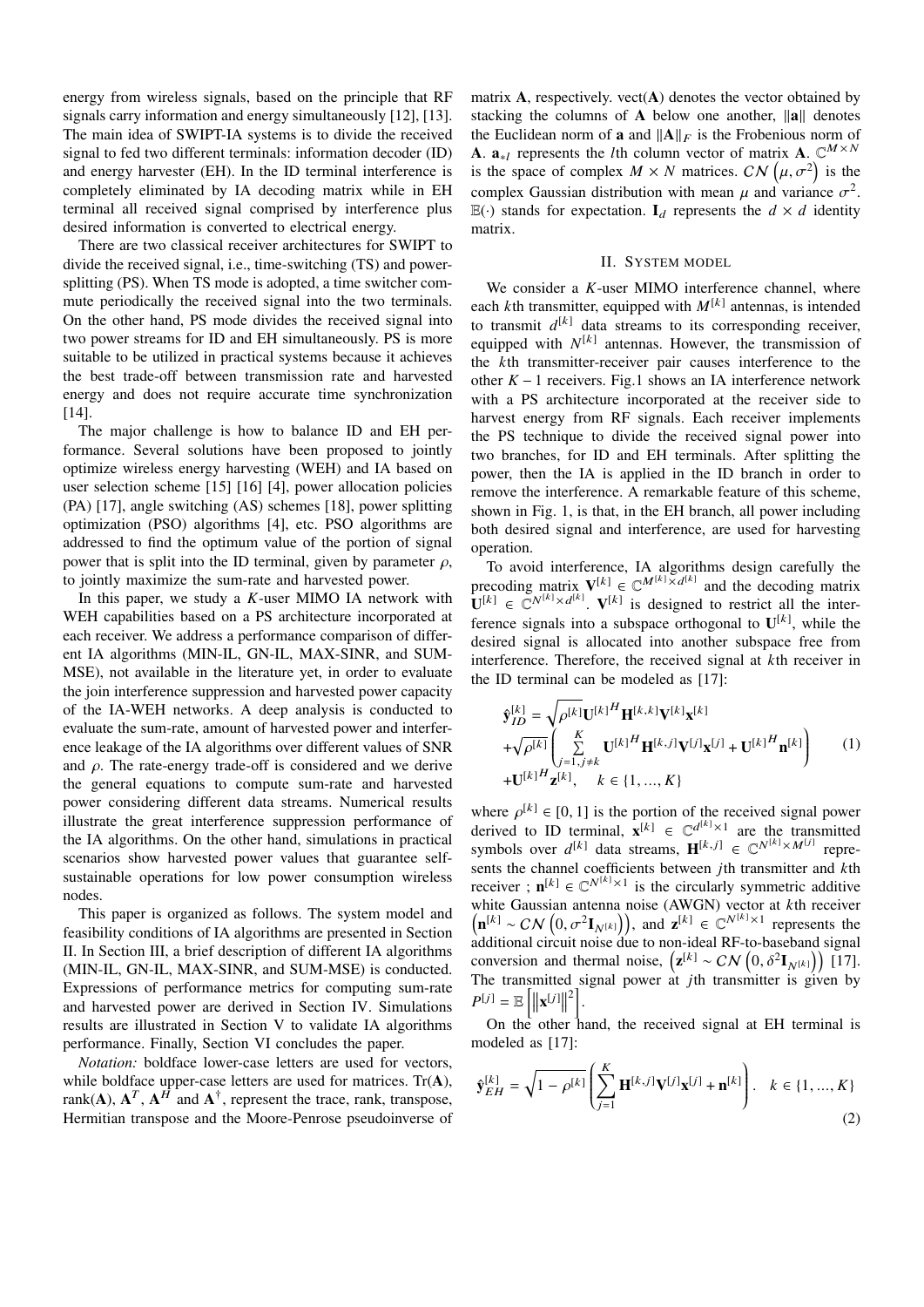IA algorithms have to satisfy the following feasibility conditions to suppress the interference and recover the desired signals. Condition (3) is related to the capacity of IA algorithms to cancel interference signals, while condition (4) expresses the capacity to recover all the desired symbols from  $d^{[k]}$  data streams as:

$$
\mathbf{U}^{[k]}^H \mathbf{H}^{[k,j]} \mathbf{V}^{[j]} = 0, \ \forall j \neq k,
$$
 (3)

$$
rank(\mathbf{U}^{[k]}^{H}\mathbf{H}^{[k,k]}\mathbf{V}^{[k]}) = d^{[k]}, \ \forall k. \tag{4}
$$



Fig. 1. K-user Interference MIMO Channel for SWIPT with both ID and EH terminals through a power splitter at each receiver

#### III. IA ALGORITHMS

Several iterative algorithms have been proposed to obtain precoding and decoding matrices  $V^{[k]}$  and  $U^{[k]}$  to satisfy conditions (3) and (4). This section summarizes the main ideas behind different IA algorithms without considering SWIPT schemes (i.e.  $\rho^{[k]} = 1$ ).

# *A. Minimization of Interference Leakage (MIN-IL)*

An alternating algorithm based on the reciprocity of wireless networks is proposed in [5] to minimize the Interference Leakage (IL) at each receiver. IL is defined as the residual interference power in the received signal and it is computed as [5]:

$$
I^{[k]} = \sum_{j=1, j \neq k}^{K} \left( \frac{P^{[j]}}{d^{[j]}} \left\| \mathbf{U}^{[k]}^{H} \mathbf{H}^{[k, j]} \mathbf{V}^{[j]} \right\|_{F}^{2} \right) = \text{Tr} \left[ \mathbf{U}^{[k]}^{H} \mathbf{Q}^{[k]} \mathbf{U}^{[k]} \right] \tag{5}
$$

where  $\mathbf{Q}^{[k]}$  is the interference covariance matrix at *k*th receiver [5]:

$$
\mathbf{Q}^{[k]} = \sum_{j=1,j\neq k}^{K} \frac{P^{[j]}}{d^{[j]}} \mathbf{H}^{[k,j]} \mathbf{V}^{[j]} \mathbf{V}^{[j]H} \mathbf{H}^{[k,j]}^{H}.
$$
 (6)

This means that each receiver has to identify the directions along which it receives the least interference [5] [3]. Therefore,  $U^{k}$  is computed as the eigenvector corresponding Therefore,  $U^{[k]}$  is computed as the eigenvector corresponding to the *d*th smallest eigenvalue, denoted as  $v_d[\cdot]$ , of  $\mathbf{Q}^{[k]}$ <br>(**I**[k]  $v \cdot \mathbf{Q}^{[k]}$ ]  $d-1$   $d^{[k]}$ ) Then  $\mathbf{V}^{[k]}$  is obtained as  $(\mathbf{U}^{[k]} = v_d[\mathbf{Q}^{[k]}], d = 1, ..., d^{[k]})$ . Then  $\mathbf{V}^{[k]}$  is obtained as the eigenvector corresponding to the *d*th smallest eigenvalue of **Q**, which represents the interference covariance matrix

in the reciprocal network. Matrices  $U^{[k]}$  and  $V^{[k]}$  are unitary  $(\mathbf{U}^{[k]}\mathbf{H}\mathbf{U}^{[k]} = \mathbf{I}_d, \mathbf{V}^{[k]}\mathbf{H}\mathbf{V}^{[k]} = \mathbf{I}_d)$ , whose columns form orthonormal basis of the interference-free desired signal subspace at *k*th receiver . This algorithm iteratively reduces the value of  $I^{[k]}$  and values very close to zero are reached. However, due the nonconvex nature of the optimization problem, the convergence to a global minimum is not guaranteed. A distributed implementation of this algorithm which only needs local knowledge of CSI is also proposed in [5].

### *B. Gauss-Newton interference leakage (GN-IL)*

This algorithm is an adaptation of MIN-IL solution to increase the convergence rate to minimize IL. MIN-IL is based on an alternating optimization procedure, while GN-IL applies a traditional Gauss-Newton method to minimize IL through a quadratic approximation of the objective function, which guarantees a quadratic convergence rate [7].

Let be  $\mathbf{s} = [vec(\mathbf{V}^{[1]})^T, ..., vec(\mathbf{V}^{[K]})^T, ...$ *vec* $(\mathbf{U}^{[1]H})^T$ <br>*vec* $(\mathbf{I}^{[K]H})^T$  the column vector of all ontimization var  $[K]^H$ )<sup>T</sup>] the column vector of all optimization vari-..., *vec*(<sup>U</sup> ables with dimension  $N_v = \sum_{i=1}^{K}$  $k=1$  $(M^{[k]} + N^{[k]}) d^{[k]}$ . Let be  $r(\mathbf{s}) = \left[\mathbf{r}^{[1,2]^T}, \mathbf{r}^{[1,3]^T} \dots, \mathbf{r}^{[K,(K-1)]^T}\right]^T$  the residual function computed as  $\mathbf{r}^{[k,j]} = vec\left(\mathbf{U}^{[k]H} \mathbf{H}^{[k,j]} \mathbf{V}^{[j]}\right)$  and with dimension  $N_e = \sum_{k=1}^{K}$  $j$ =1, $j$ ≠ $k$ hiectiv  $d^{[k]}d^{[j]}$ . Then,  $f(\mathbf{s}) = r(\mathbf{s})^H r(\mathbf{s}) : \mathbb{C}^{N_v} \to \mathbb{R}$ 

is the IL objective function. GN-IL proposes a second-order approximation of  $f(\mathbf{s})$  and an iterative updating method of s to find the root of  $f(s)$ . The updating vector of s in the *n*th iteration is computed as  $\Delta s_n = -\mathbf{J}_{s_n}^{\dagger} r(s_n)$ , where  $s_n$  is the value of **s** in the *n*th iteration,  $J_{s_n}$  is the Jacobian matrix of  $r(s_n)$ .  $\Delta s_n$  is comprised by the updating vector for  $V^{[k]}$ and  $U^{[k]}$  matrices. Then, both matrices are projected back to the Stiefel manifold through orthonormalization operations [7]. Therefore, this algorithm iteratively update  $V^{[k]}$  and  $U^{[k]}$ unitary matrices to minimize IL, but with higher convergence rate than MIN-IL.

#### *C. MAX-SINR*

,

MIN-IL algorithm does not consider the direct channel gain or noise power. Therefore, it achieves optimal performance as the SNR approaches to infinity but poor performance for low and intermediate SNR values. However, in practical systems low and intermediate SNR values are essential for several applications, especially at cell edge. Therefore, a MAX-SINR algorithm is proposed in [5], to improve the performance of MIN-IL in lower SNR region. In this case, an alternating maximization of SINR method is developed to optimize both direct signal power and IL. The SINR at *k*th receiver and *l*th data stream is computed as [5]:

$$
SINR^{[k,l]} = \frac{\mathbf{u}^{[k]}_{*l}^H \mathbf{H}^{[k,k]} \mathbf{v}^{[k]}_{*l} \mathbf{v}^{[k]} \mathbf{H}^{[k,k]} \mathbf{u}^{[k]}_{*l}}{\mathbf{u}^{[k]}_{*l}^H \mathbf{B}^{[k,l]} \mathbf{u}^{[k]}_{*l}} \frac{P^{[k]}}{d^{[k]}}, \qquad (7)
$$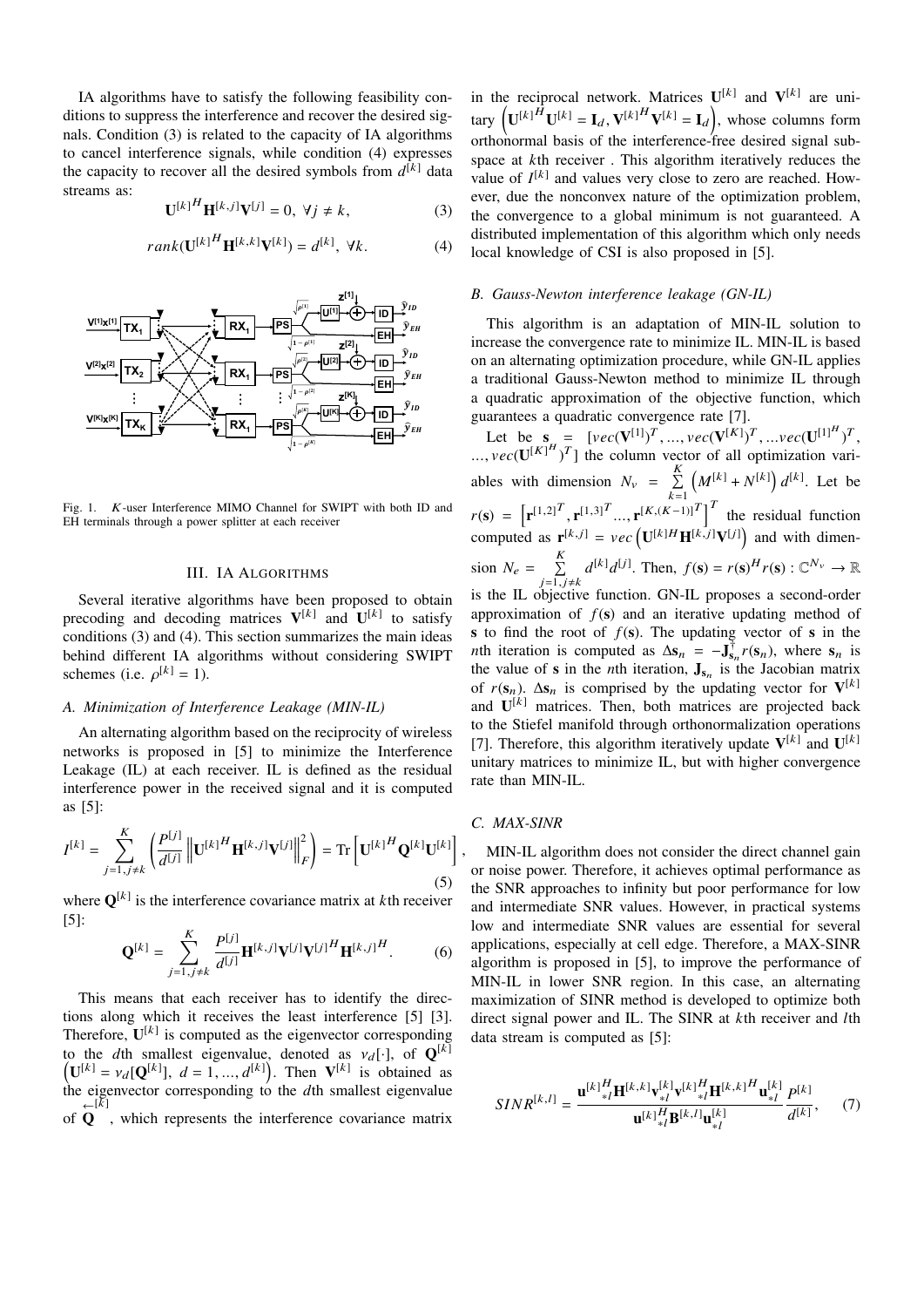where  $\mathbf{B}^{[k,l]}$  is the interference plus noise covariance matrix at *k*th receiver and *l*th data stream :

$$
\mathbf{B}^{[k,l]} = \sum_{j=1}^{K} \frac{P^{[j]}}{d^{[j]}} \mathbf{H}^{[k,j]} \mathbf{V}^{[j]} \mathbf{V}^{[j]H} \mathbf{H}^{[k,j]}^{H}
$$
  
 
$$
-\frac{P^{[k]}}{d^{[k]}} \mathbf{H}^{[k,k]} \mathbf{v}^{[k]} \mathbf{v}^{[k]} \mathbf{V}^{[k]} \mathbf{H}^{[k,k]}^{H} + (\sigma^2 + \delta^2) \mathbf{I}_{N^{[k]}},
$$
 (8)

Therefore, the unit vector  $\mathbf{u}_{*l}^{[k]}$ , that maximizes  $SINR^{[k,l]}$ , ∗l is given by  $\mathbf{u}_{*l}^{[k]} = \frac{(\mathbf{B}^{kl})^{-1} \mathbf{H}^{[k,k]} \mathbf{v}_{*l}^{[k]}}{\left\|(\mathbf{B}^{kl})\right\|^{-1} \mathbf{H}^{[k,k]} \mathbf{v}_{*l}^{[k]}\right\|}$ . Then  $V^{[k]}$  is obtained  $\mathbf{P}^{[k,l]}$ 

in a similar way, but considering the B matrix in the reciprocal network. The convergence rate of this method is an open problem [5]. In addition, similar to MIN-IL, a distributed implementation of MAX-SINR with only local knowledge of CSI, is also proposed in [5].

## *D. SUM-MSE*

This algorithm is an improved version of MAX-SINR to increase the performance for low and moderate SNR values. The objective function is the total mean squared error (MSE) [6]:

$$
\min_{\mathbf{V}^{[k]}, \mathbf{U}^{[k]}} \sum_{k=1}^{K} MSE^{[k]}
$$
\n
$$
\mathbf{V}^{[k]}, \mathbf{U}^{[k]} \qquad \text{Tr}\left(\mathbf{V}^{[k]}^H \mathbf{V}^{[k]}\right) \le P^{[k]} \qquad k \in \{1, ..., K\}
$$
\n(9)

where  $MSE^{[k]} = \mathbb{E}\left[ \left\| \hat{\mathbf{y}}^{[k]} - \mathbf{x}^{[k]} \right\| \right]$  $\left[2\right]$  and a power constraint is imposed being  $\text{Tr}\left(\mathbf{V}^{[k]}^H \mathbf{V}^{[k]}\right) = \|\mathbf{V}^{[k]}\|$ 2  $\sum_{F}$  the transmitted signal power assuming that  $\mathbb{E}\left[\|\mathbf{x}^{[k]}\right]$  $\begin{bmatrix} 2 \\ 2 \end{bmatrix}$  = 1. Lagrange optimization method is applied to obtain the expressions to compute  $V^{[k]}$  and  $U^{[k]}$ :

$$
\mathbf{V}^{[k]} = \left(\sum_{j=1}^{K} \mathbf{H}^{[k,j]}^{H} \mathbf{U}^{[j]} \mathbf{U}^{[j]}^{H} \mathbf{H}^{[k,j]} + \lambda^{[k]} \mathbf{I}_{M^{[k]}}\right)^{-1}
$$
(10)

$$
\mathbf{U}^{[k]H} = \mathbf{V}^{[k]H} \mathbf{H}^{[k,k]H}.
$$
  

$$
\left( \sum_{j=1}^{K} \mathbf{H}^{[k,j]} \mathbf{V}^{[j]} \mathbf{V}^{[j]}^H \mathbf{H}^{[k,j]}^H + (\sigma^2 + \delta^2) \mathbf{I}_{N^{[k]}} \right)^{-1},
$$
 (11)

where  $\lambda^{[k]}$  is the Lagrange multiplier associated with the nower constraint of the *k*<sup>th</sup> transmitter and it is numerically power constraint of the *k*th transmitter and it is numerically solved such that the power constraint is satisfied with equality  $\text{Tr}\left(\mathbf{V}^{[k]} \left(\lambda^{[k]}\right)^H \mathbf{V}^{[k]} \left(\lambda^{[k]}\right)\right) = P^{[k]}.$ λ λ

According to (10) and (11), optimal matrix  $V^{[k]}$  for each user depends on the optimal matrix  $\mathbf{U}^{[k]}$  for all users, and vice versa. Therefore, the main idea is to iteratively update  $V^{[k]}$ and  $U^{[k]}$  matrices by using (10) and (11) to minimize MSE. In addition, an adaptation of this algorithm is also proposed in [6] assuming error in the CSI estimation. A detailed description of the convergence of these methods is included in [6].

#### IV. JOIN ANALYSIS OF SUM-RATE AND HARVESTED POWER

Sum-rate and harvested power are the main performance metrics for IA networks with WEH capabilities. Rate-energy trade-off optimization is the major concern in WEH networks [19]. The rate achieved at *k*th receiver can be computed as [6], [17]:

$$
R^{[k]} = \sum_{l=1}^{d^{[k]}} \log_2 \left( 1 + SINR^{[k,l]} \right),\tag{12}
$$

where  $SINR^{[k,l]}$  is the signal-to-interference-plus-noise ratio (SINR) at *k*th receiver and *l*th data stream and it is computed similar to  $(7)$  as follows:

$$
SINR^{[k,l]} = \frac{P^{[k]}\rho^{[k]}}{d^{[k]}} \frac{\mathbf{u}^{[k]}\mathbf{H}^{[k,k]}\mathbf{v}_{*l}^{[k]}\mathbf{v}_{*l}^{[k]}\mathbf{H}^{[k,k]}\mathbf{u}_{*l}^{[k]}}{\mathbf{u}^{[k]}\mathbf{H}^{[k,l]}\mathbf{u}_{*l}^{[k]}},\tag{13}
$$

where  $\mathbf{B}^{[k,l]}$  is given by:

$$
\mathbf{B}^{[k,l]} = \rho^{[k]} \sum_{j=1}^{K} \frac{P^{[j]}}{d^{[j]}} \mathbf{H}^{[k,j]} \mathbf{V}^{[j]} \mathbf{V}^{[j]H} \mathbf{H}^{[k,j]H}
$$

$$
-\rho^{[k]} \left( \frac{P^{[k]}}{d^{[k]}} \mathbf{H}^{[k,k]} \mathbf{V}^{[k]}_{*l} \mathbf{V}^{[k]} \mathbf{H}^{[k,k]}^{H} + \sigma^2 \mathbf{I}_{N^{[k]}} \right) + \delta^2 \mathbf{I}_{N^{[k]}}.
$$
(14)

Then, the sum-rate is computed as:

$$
R = \sum_{k=1}^{K} R^{[k]}.
$$
 (15)

On the other hand, the total amount of harvested power at *k*th receiver is computed as [17]:

$$
P_h^{[k]} = \zeta \left( 1 - \rho^{[k]} \right) \sum_{j=1}^K \frac{P^{[j]}}{d^{[j]}} \left\| \mathbf{H}^{[k,j]} \mathbf{V}^{[j]} \right\|_F^2, \qquad (16)
$$

where  $0 < \zeta < 1$  is the energy conversion efficiency for converting the harvested energy to electrical energy to be stored. In this case, we consider the noise power is negligible for energy harvesting applications, as commonly assumed [17].

#### V. SIMULATION RESULTS

Simulations are performed for  $K = 3$  users in a MIMO IA symmetric network, i.e,  $M^{[k]} = N_t, N^{[k]} = N_r$ , and  $d^{[k]} = d$ <br> $d \forall k \in \{1, \dots, K\}$  We consider  $N = N - 4$  and  $d = 2$ *d*,  $\forall k \in \{1, ..., K\}$ . We consider  $N_t = N_r = 4$  and  $d = 2$ . We also consider for simplicity perfect global knowledge of CSI and  $\rho^{[k]} = \rho$ ,  $\forall k \in \{1, ..., K\}$ . We assume a Rayleigh block fading channel, where each entry of  $\mathbf{H}^{[k,j]}$  is assumed block fading channel, where each entry of  $\mathbf{H}^{[k,j]}$  is assumed to be independent and identically distributed (i.i.d),  $\mathbf{H}^{[k,j]}$  ~  $CN$  (0, 10<sup>-4</sup>), which corresponds to a path loss of 40 dB [17]. We also consider  $\sigma^2 = -70$  dBm,  $\delta^2 = -50$  dBm and  $\zeta = 0.5$ <br>[17] We average all results over 100 channel realizations [17]. We average all results over 100 channel realizations.

Figures 2 and 3 are obtained for  $\rho = 1$  to illustrate the maximum capacity achieved by the IA-network. Fig. 2 depicts the average sum-rate for the studied IA algorithms over a SNR range [0, 40] dB. MIN-IL and GN-IL achieve similar sum-rate values for all SNR range, but MIN-IL requires 1328 iterations while GN-IL only employs 14 iterations. This result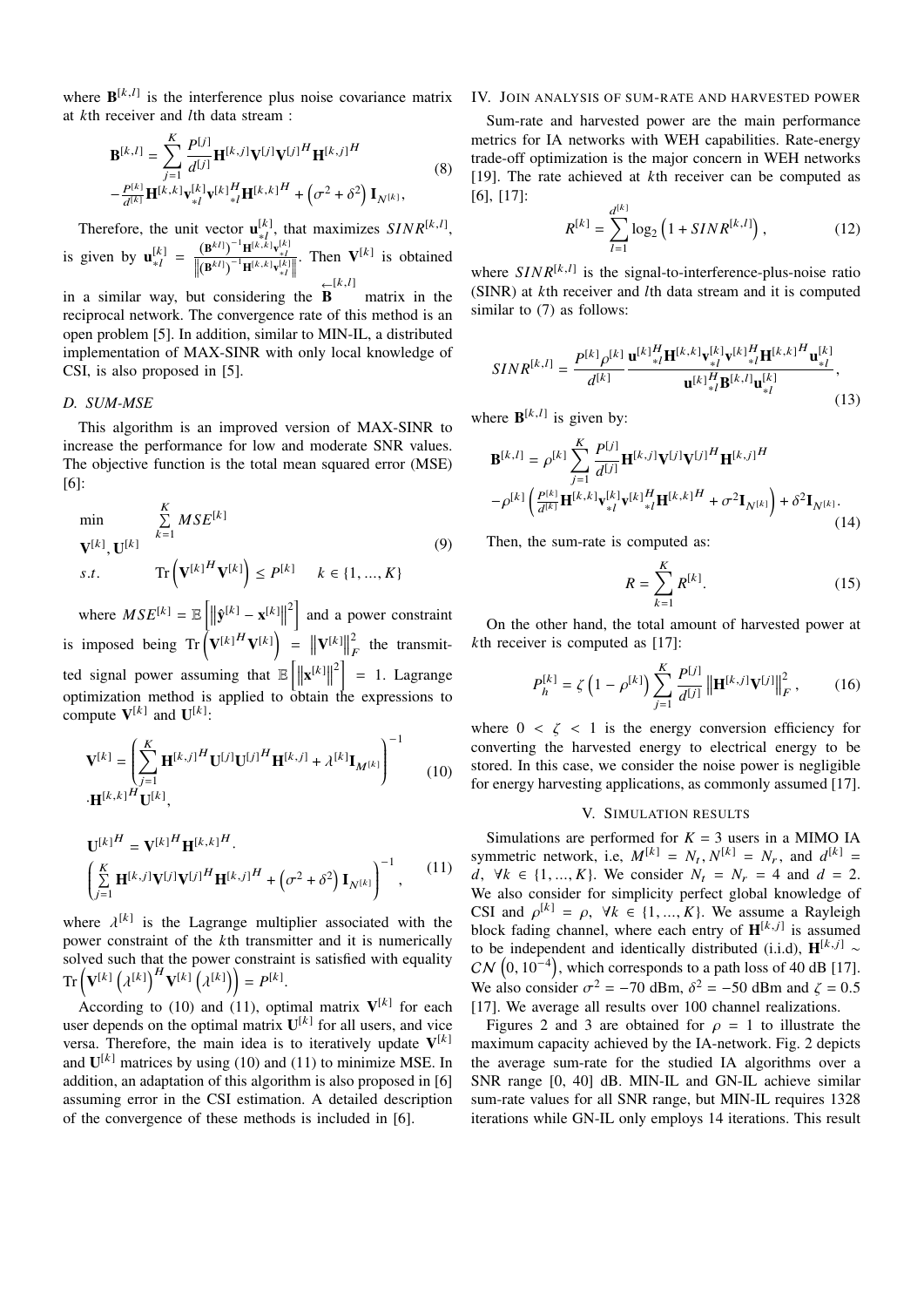shows the higher convergence rate of GN-IL algorithm. On the other hand, MAX-SINR and SUM-MSE also achieve similar values of sum-rate for all SNR range. However, SUM-MSE requires more simulation time than MAX-SINR because SUM-MSE numerically solves the Lagrange multiplier  $\lambda^{[k]}$ <br>in each iteration to satisfy the nower constraint MIN-II and in each iteration to satisfy the power constraint. MIN-IL and GN-IL only achieves better performance than MAX-SINR and SUM-MSE for high values of SNR (SNR>35 dB). Therefore, the performance improvement of MAX-SINR and SUM-MSE for low and moderate SNR values is proved numerically.



Fig. 2. Average sum-rate for different IA algorithms and different values of SNR, assuming  $\rho = 1$ .

In Fig. 3 a comparison of IL values is illustrated. MIN-IL and GN-IL achieve great interference suppression performance as suggested their theoretical formulation. However, MAX-SINR and SUM-MSE do not reach the same IL values because they are designed to maximize SINR and minimize MSE, respectively, instead of only reducing IL. Interference suppression performance remains almost constant for the entire SNR range in each algorithm.



Fig. 3. Average interference leakage for different IA algorithms and different values of SNR, assuming  $\rho = 1$ .

Fig. 4 exhibits the average harvested power values for each user of the network assuming  $\rho = 0$ . Similar values are obtained for each IA algorithm because, as suggested by (16),  $P^{[k]}_{\scriptscriptstyle h}$  $h_h^{[k]}$  only depends on transmitted power, channel gain and technological constant  $\zeta$ . These harvested power values are

enough to guarantee a self-sustainable operation for low power consumption nodes as wireless sensor nodes [20].



Fig. 4. Average harvested power for different IA algorithms and different values of SNR, assuming  $\rho = 0$  and  $\zeta = 0.5$ .

Then, Figures 5-7 show the average sum-rate, the average harvested power and the average IL for different values of  $\rho \in [0, 1]$  assuming SNR=20 dB, respectively. Fig. 5 illustrates that MAX-SINR and SUM-MSE achieve higher performance than MIN-IL and GN-IL, for SNR=20 dB and for all  $\rho$  values. As the parameter  $\rho$  gets higher means that the ID terminal has priority over the EH terminal. Therefore, the sum-rate increases while the harvested power decreases. According to Fig. 4, a similar amount of harvested power is obtained in Fig. 6 for each IA algorithm.

Figures 5 and 6 prove the theoretical proposition developed in [19], which states that the optimal rate-energy trade-off is achieved when  $\rho \rightarrow 0$ . The main reason to justify this behavior is that ID and EH terminals operate with very different power sensitivity (e.g., -10dBm for EH and -60dBm for ID) [19]. Finally, Fig. 7 exhibits the great interference suppression capacity achieved by every IA algorithm for all  $\rho$  values.



Fig. 5. Average sum-rate for different IA algorithms and different values of  $\rho$ , assuming SNR=20 dB.

#### VI. CONCLUSIONS

In this paper, we address a performance comparison of different IA algorithms (MIN-IL, GN-IL, MAX-SINR and SUM-MSE) over a *K*-user MIMO interference channel with